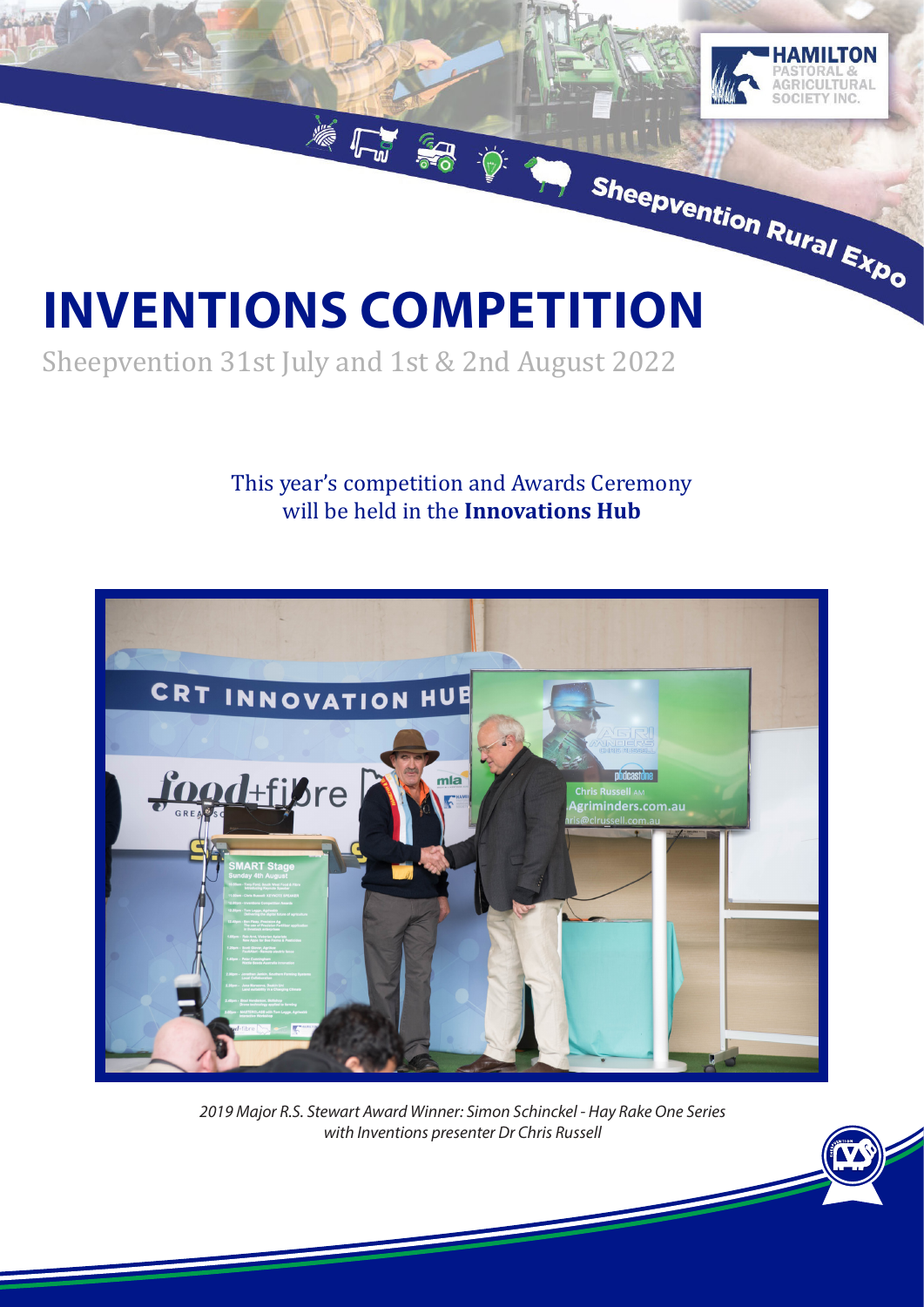#### **CLASSES**

**1.** Livestock Equipment & Technology **2.** Farm Machinery & Technology **3.** House & Garden **4.** Business & Corporate Technology **5.** School Students

#### **ITINERARY**

#### **SATURDAY 30th JULY**

Inventions on site by *1.00pm* Judging from *2.30pm*

## **SUNDAY 31st JULY**

Additional judging if required *9.00am - 10.30am*

## **MONDAY 1st AUGUST**

Inventions Competition Awards *1.00pm in the Entertainment Centre*

# **ROBERT F. STEWART MAJOR AWARD - \$2,000 CASH**

*For the Best Innovation*

# **CLASS AWARDS:**

**Class Winners: \$600**

#### **SPECIAL AWARDS:**

**Gilbert Poynter Award** \$200 Cash prize

**District Encouragement Award** \$100 Cash Prize

# **STUDENT AWARDS**

*Best Overall Invention* **1st: \$160, 2nd: \$80, 3rd: \$33**

*Best Innovative Idea* **1st: \$160, 2nd: \$80, 3rd: \$32**

*Prize Ribbons to all place getters*

*The Inventions Competition commenced in 1979. Winners of this prestigious award over last decade include;*

- *2008 Brad Pickford......................................Breed'n'Betsy*
- *2009 David Short.........................................Handypiece*
- *2010 Greg McArten.....................................Auger Eye*
- *2011 Huck Shepherd...................................Shepherd Lamb Saver*
- *2012 Proway.................................................Sheep Bulk Handler*
- *2013 Rod Shepherd.....................................The Fire Fighting Pump*
- *2014 Rod Davidson.....................................Ute Compact Crane*
- *2015 Josh Pumpa .......................................Double Pumpa Sheep Dip Trailer*
- *2016 Harry Green/David Franklin ...........Native Grass Applicator*
- *2017 Patrick Margaret Daniher ...............Daniher Bale Feeder*
- *2018 Rod Davidson.....................................Davo's Fencing Clip*
- *2019 Simon Schinckel ................................Hay Rake One Series (Schinckel Hay Rakes)*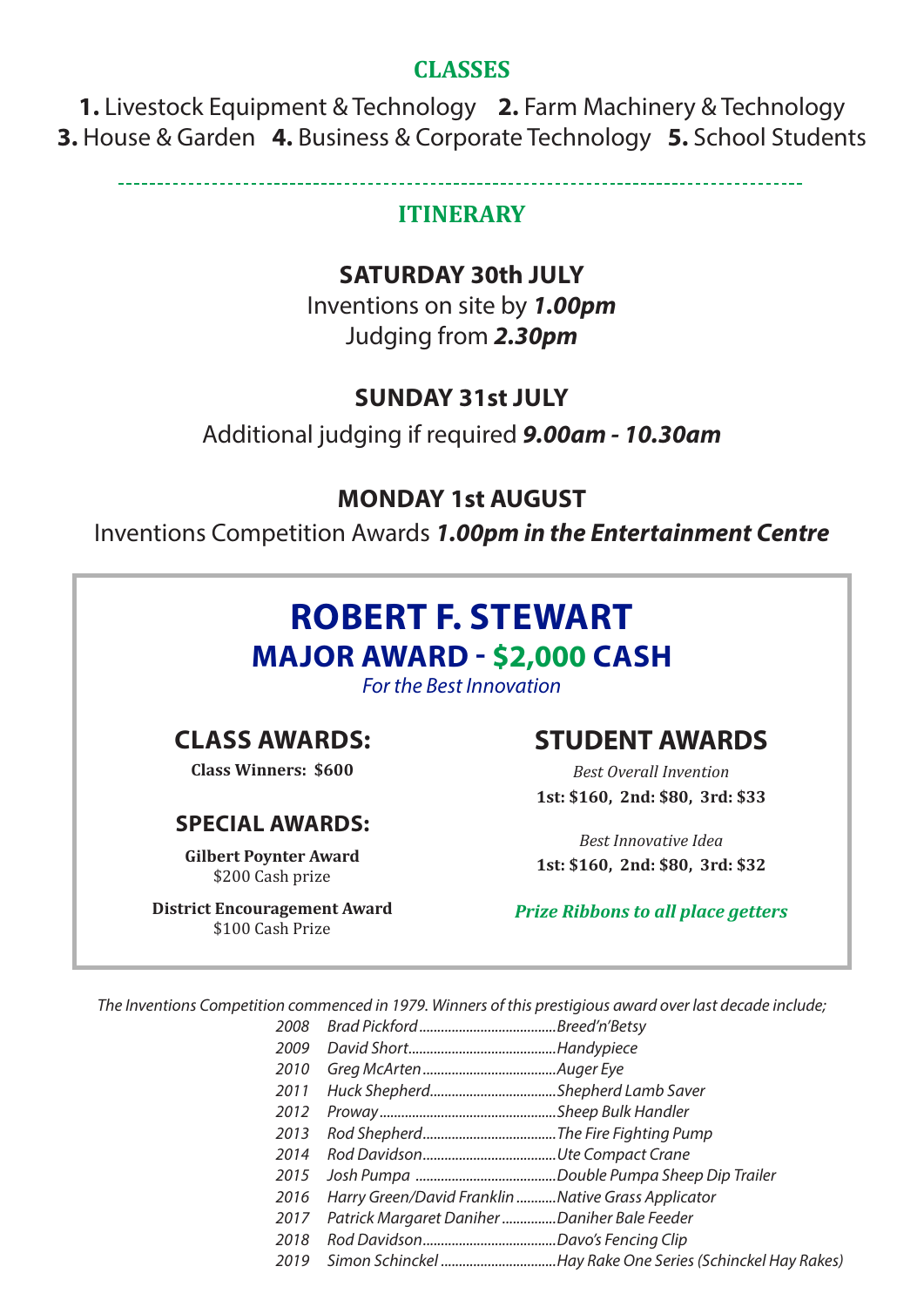# **ENTRY FORM & PAYMENT**

Entries Close: **Friday, 22nd July 2022.** Late entries **will not** be accepted.

| <b>INVENTOR DETAILS</b><br>Name of Inventor: | <b>COSTS</b>                                               |                       |
|----------------------------------------------|------------------------------------------------------------|-----------------------|
|                                              | - Inventions Entry Fee:<br>* Includes x1 Sheepvention pass | \$45.00 Per Exhibitor |
|                                              | - Student Entry Fee:                                       | <b>FREE</b>           |
|                                              | - Extra Sheepvention passes:                               |                       |
|                                              | \$20.00 each                                               |                       |
| Name of Invention:                           |                                                            | TOTAL \$              |

*There is no limit to the number of entries per Exhibitor. Please fill out a new form for each Invention.*

...............................................................................................................

Requirements: ............................................................................

...............................................................................................................

*(eg power, water, forklift)*

Size of invention in cm/m: .................................................

#### *NOTES:*

*The Sheepvention Inventions Competition Entry fees and Prize Money is exempt from GST. Inventors with trade space outside the Innovations Pavilion area must supply a duplicate entry for display/judging within the allocated Inventions Competition area. Inventors selling their entries are required to apply and pay for Trade Space and fulfill all trade space requirements.*

#### **METHOD OF PAYMENT**

□ Cheque

*(To be made out to: The Hamilton P & A Society)*

#### □ Credit Card

*Taken over the phone (03) 5572 2563*

#### q **Direct Debit:**

*Bendigo Bank Account Name: Hamilton P & A Society BSB: 633 000 Account Number: 146 148 648*

**Please attach Direct Debit Receipt with this Form.**

Forms to: Wendy Dean - Events & Marketing Coordinator

Hamilton Showgrounds Office Horner Street, Hamilton VIC 3300

Email: info@sheepvention.com Phone: (03) 5572 2563 Fax: (03) 5572 2989

Download additional Entry Forms: www.hamiltonshowgrounds.com.au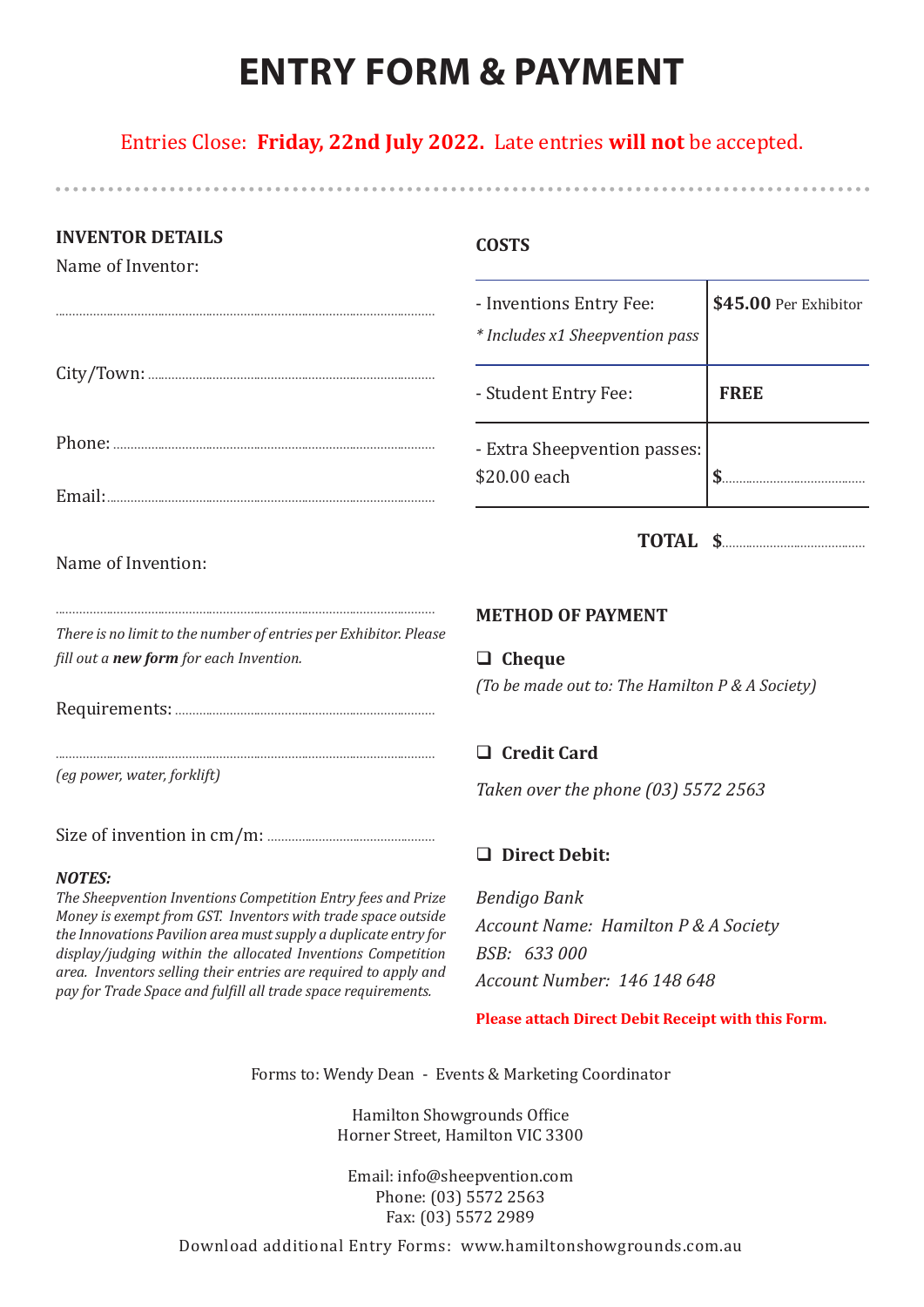# **INVENTION DESCRIPTION**

The Name of your invention for DISPLAY: (Less than 5 words)

Brief Description for signage: (Less than 20 words)

Description of your Invention including method of manufacture, materials used & relevant details: Submitting a separate Word document containing your Invention Description is accepted.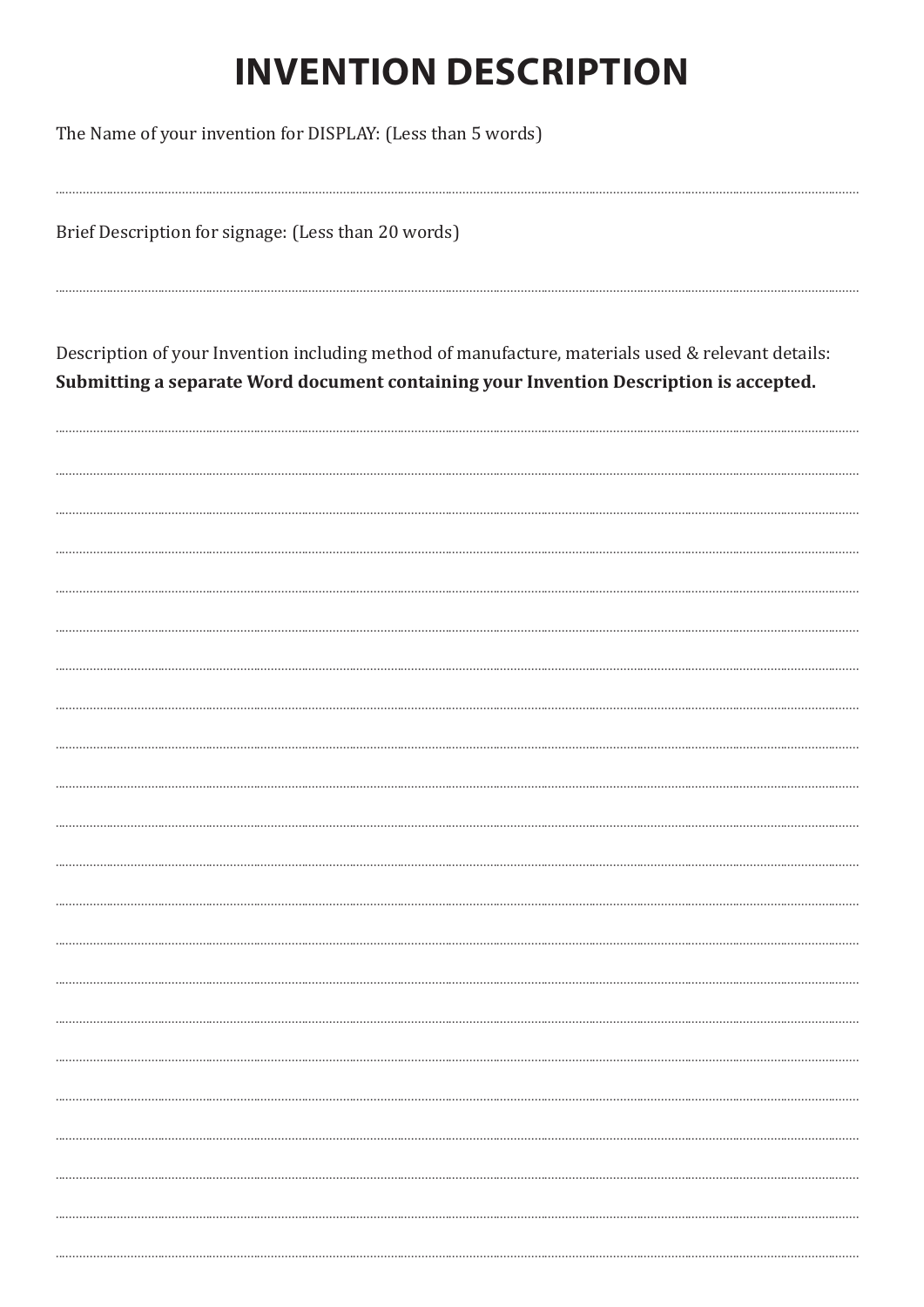# **CONDITIONS OF ENTRY**

**Inventions Judging:** Inventions are judged by a panel of three experts, chosen for their academic or practical experience. Judging commences 2.30pm Saturday 30th July.

**Awards Presentations:** All class winners will be awarded on Monday at 1.00pm within the Entertainment & Education Centre, including The Robert F Stewart Major Award \$2,000 Cash prize.

**Inventions Site:** All inventions are displayed within the Innovations Pavilion.

**Inventors with Trade Space:** If Inventors with trade space are sited outside the allocated inventions area, they must supply a duplicate inventions entry for judging and display in the inventions area.

- *1. The Inventions competition is open to any product which has been developed in the 12 months preceding Sheepvention or not shown at Sheepvention. Previous entries which have been modified or altered is ruled ineligible for the major award.*
- *2. The Gilbert Poytner Award caters for equipment which although improved or altered is ruled ineligible for the Major Award. 3. New or used material may be used in the construction of entries. No penalty will be incurred for entries not made in a*
- *professional or commercially acceptable manner. 4. It will be the responsibility of the entrant to arrange patent protection. Entrants are reminded that they may not be able to*
- *secure patent right once an innovation has been publicly displayed or publicized. The Committee reserves the right to reject any entry which is subject to any patent dispute action or objection.*
- *5. Reasonable care will be taken of exhibits, but no responsibility is accepted for loss or damage to exhibits howsoever arising.*
- *6. Entries must be received at the Sheepvention Office on or before 22nd July. In previous years, late entries have been accepted. In 2022, late entries will not be accepted under any circumstances due to signage & program requirements.*
- *7. Inventions entries must be set up at the Hamilton Showgrounds, Horner St, Hamilton before 1.00pm, Saturday 30th July.*
- *8. Judging will commence on Saturday 30th July at 2.30pm. Entries must remain until Tuesday 2nd August at 5.00pm.*
- *9. Expert independent judges will be appointed by the Committee and the decision of the committee based on the judges' recommendations will be final.*
- *10. All inventions will be assessed be the conveners and if deemed unsafe or inappropriate, will be refused for judging.*
- *11. The conveners, committee or judges may reclassify entries into a class other than entered where appropriate.*
- *12. The Committee reserves the right to reject any entry at any time, if it is found that the entry doesn't comply with conditions of entry.*
- *13. Please note the changes to Classes and Proze Money this year.*

#### **Exhibitors Code of Conduct**

*P & A Society volunteers and staff will provide Exhibitors with prompt and courteous service. The expectation of the P & A Society is for Exhibitors to follow the outlined Exhibitors Code of Conduct.*

- *1. Be courteous during all dealings with staff and volunteers. No abusive or foul language will be tolerated.*
- *2. Follow the direction of staff and volunteers, particularly in relation to parking and movement of vehicles.*
- *3. Provide payment for all services and items requested and used prior to entering the Hamilton Showgrounds or using the service or item.*
- *4. Provide correct information and refrain from deceptive conduct.*

#### **Compliance with rules and regulations**

*Where an Exhibitor fails to comply with the conditions of entry, rules or regulations outlined in any P & A Society publication (including but not limited to schedules, guidebooks, prospectus, handbook, signage) the P & A Society may impose one or more of the following:*

- *1. In competitive classes disqualification or removal of awards.*
- *2. In non-competitive classes ie. trade exhibitors, sale exhibitors removal of site/pen allocation if the breach occurs prior to Sheepvention.*
- *3. Removal from the Hamilton Showgrounds during Sheepvention.*
- *4. Require immediate payment of any fees owing.*
- *5. Non acceptance to Sheepvention and Hamilton P & A Society events in the future.*

**Agreement:** *I have read the Conditions of Entry and agree to be bound by them. I have enclosed a full description of my original invention, the method of manufacture, materials used and with details of this application.* 

Name.............................................................................................................................................................................................................................

Signature *(Electronic signatures accepted)*..........................................................................................................................................

|--|